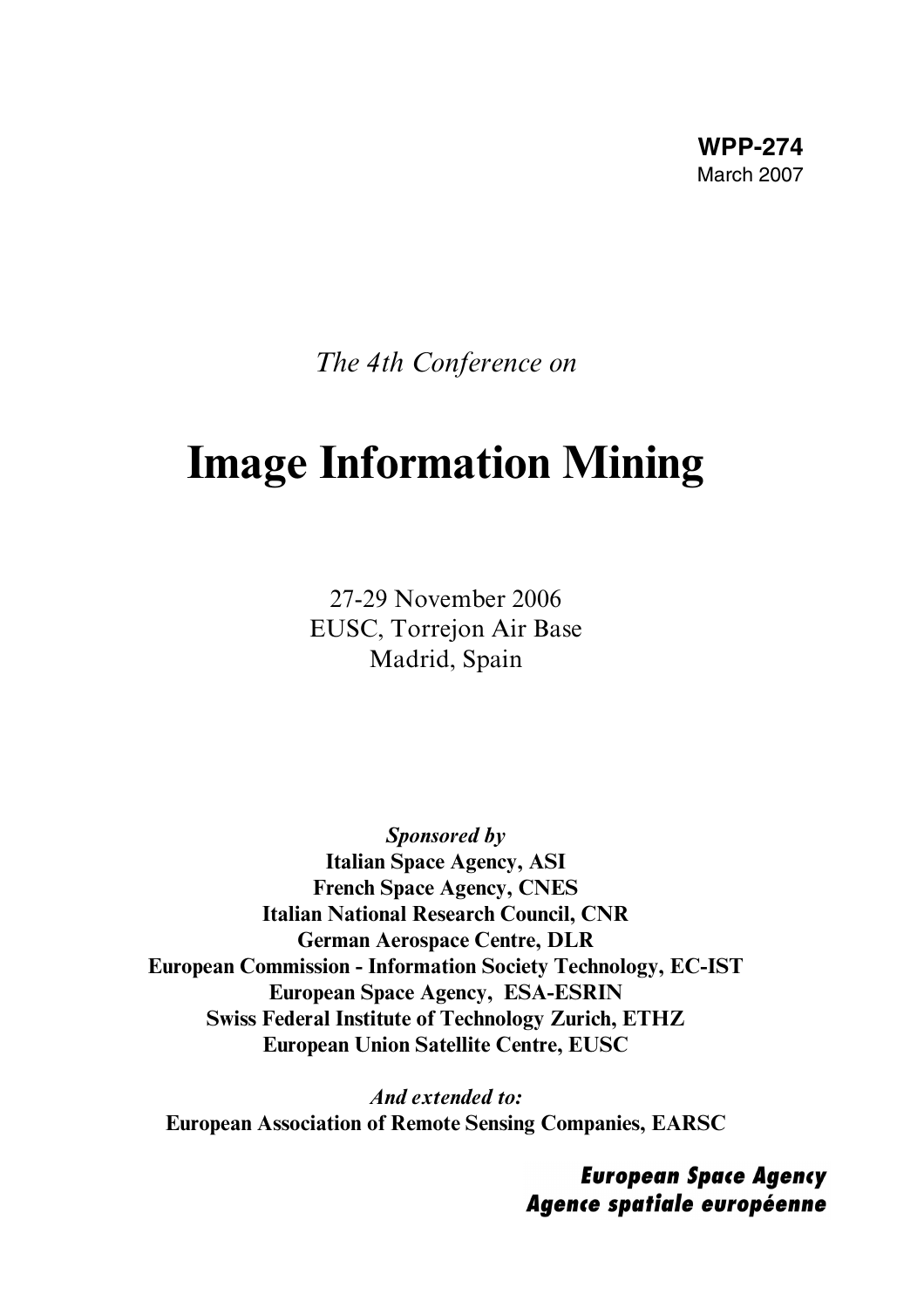## **CONTENTS**

## **International perspectives**

*Chair & Logistics: L. Colaiacomo*

**ABSTRACTBOOK**

IV<sup>th</sup> ESA-EUSC Conference on Image Information Mining *T. Lovrencic*

**Presentation**

ESA-EUSC 2006: Image Information Mining for Security and Intelligence *M. Datcu*

**Presentation**

Image Information Mining - ESA Perspective and European Coordination Group *S. D'Elia*

**Presentation**

View on the Need to Develop Standards and Certification Protocols *V. Ruiz*

**Presentation**

DLR Contribution in Space Technology for Security Related Issues *P. Reinartz*

**Presentation**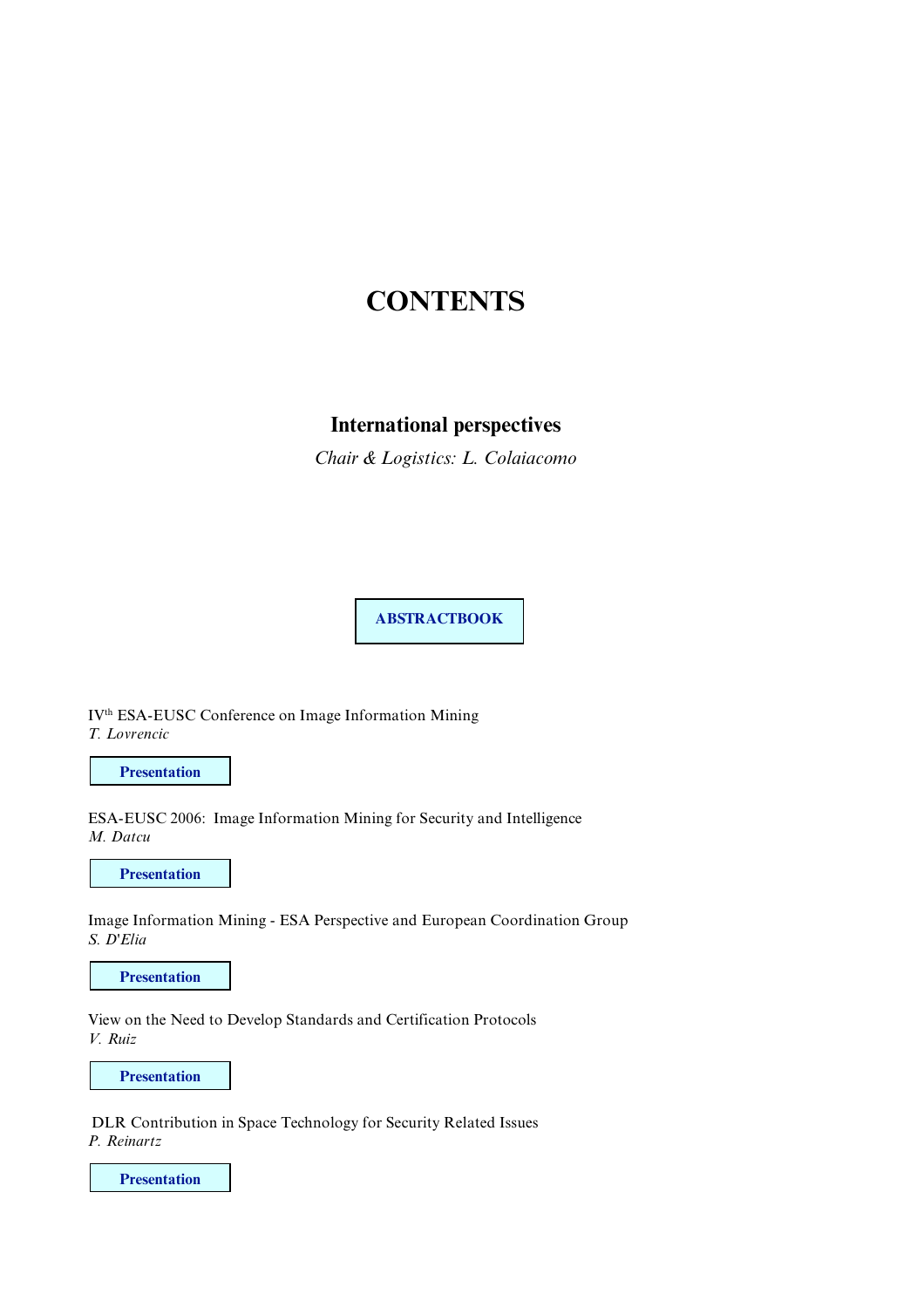ORFEO Preparatory Programme: From PLEIADES and COSMO Images to Useful Information *A. Giros*

**Presentation**

CGINT - Centre for Geospatial Intelligence *D. Raducanu, F. Serban, I. Nedelcu et al.* 

Probability and Information *J. Skilling (keynote speaker)* **Presentation Article**

| <b>Presentation</b> | <b>Article</b> |
|---------------------|----------------|
|                     |                |

Automatic Detection of Man-Made Structures in Big Size Mosaics of Spaceborne Images *G. Laneve & G. Santilli*



EO Data Mining and Analysis for Human Security Applications: A GMOSS and EC JRC Perspective M. *Pesaresi*

**Presentation**

## **Theory**

#### *Chair: A. Giros*

On Mining METEOSAT and ERS Multitemporal Images *A. Julea, N. Méger & E. Trouvé*

**Presentation Article** 

Towards Automation in Object-Based Classification *P.R. Marpu, S. Nussbaum & I. Niemeyer*

**Presentation**

*S. Natali & A. Baraldi*  Semantic-Geospatial Query of Remotely Sensed Image Archives

**Presentation Article**

An Object-Based Information Extraction Methodology Incorporating A-Priori Spatial Information *T. Blaschke, D. Tiede & S. Lang*

```
Presentation Article
```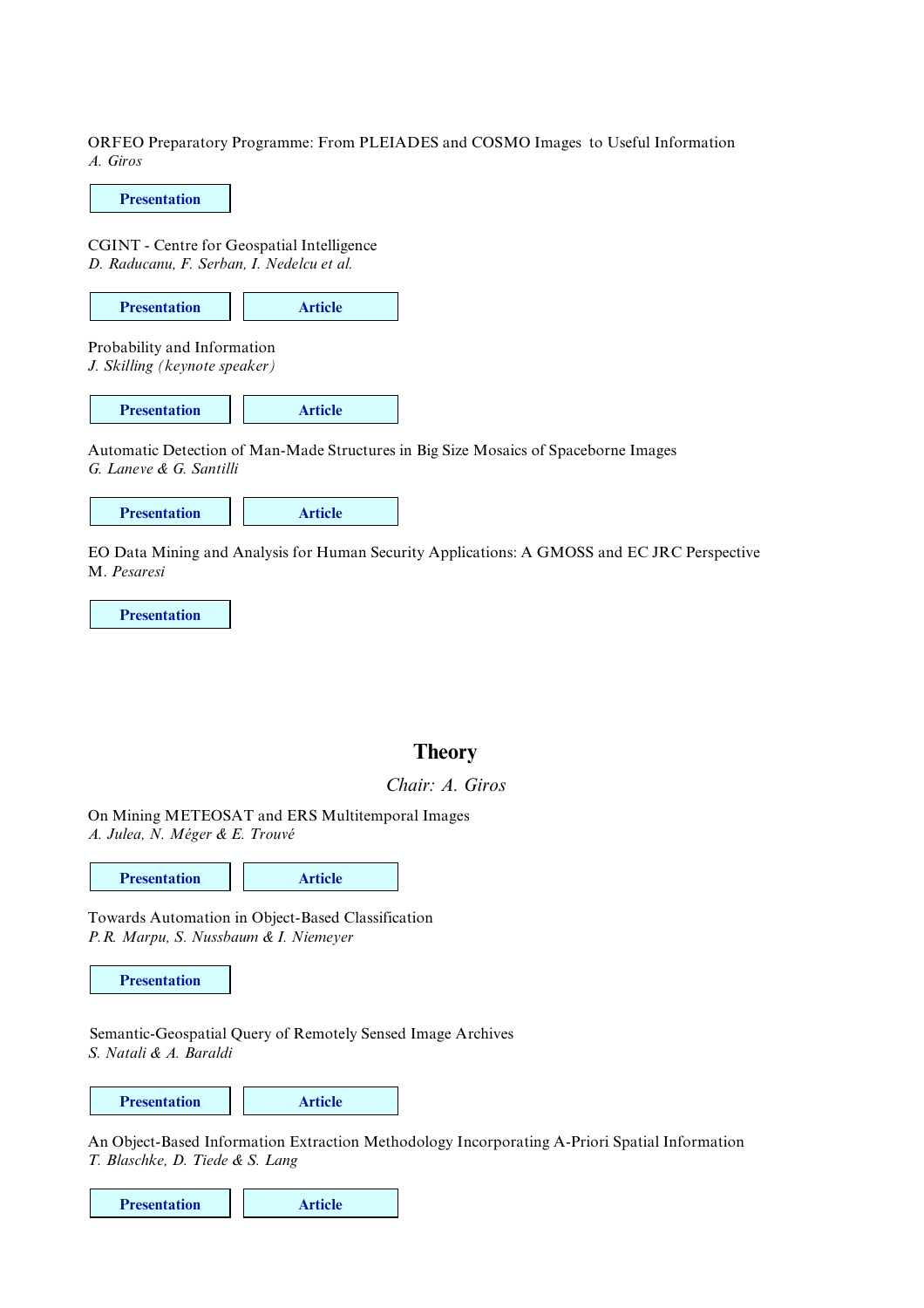#### A Generic Approach to Image Co-Registration

*R. Fransens, C. Strecha, G. Caenen & L. Van Gool*

**Presentation Article**

Information-Theoretic Image Fusion Assessment without Reference *L. Alparone, B. Aiazzi, S. Baronti et al.*

**Presentation Article**

Spectral Indexing for Hyperspectral Image CBIR *J.O. Maldonado, D. Vicente, M.A. Veganzones & M. Graña* 

**Presentation Article**

Self-Organising Maps for Change Detection and Monitoring of Human Activity in Satellite Imagery *M. Molinier, J. Laaksonen, S. Väätäinen & T. Häme*

**Presentation Article**

Self-Organizing Neural Networks for Unsupervised Classification of Complex Landscapes by Polarimetric SAR Data

*F. Del Frate, M. Del Greco, G. Schiavon et al.*

**Presentation**

An Information-Theoretic Feature for Multi-Temporal Analysis of SAR Images *L. Alparone, B. Aiazzi, S. Baronti & A. Garzelli*

**Presentation Article**

Spatio-Temporal Structures Characterization Based on Multi-Information Bottleneck *L. Gueguen & M. Datcu*

**Presentation Article** 

New Spatial/Spectral Multitemporal Endmember Extraction Algorithms *P.J. Martínez, D. Valencia, R.M. Pérez et al.*

**Presentation Article**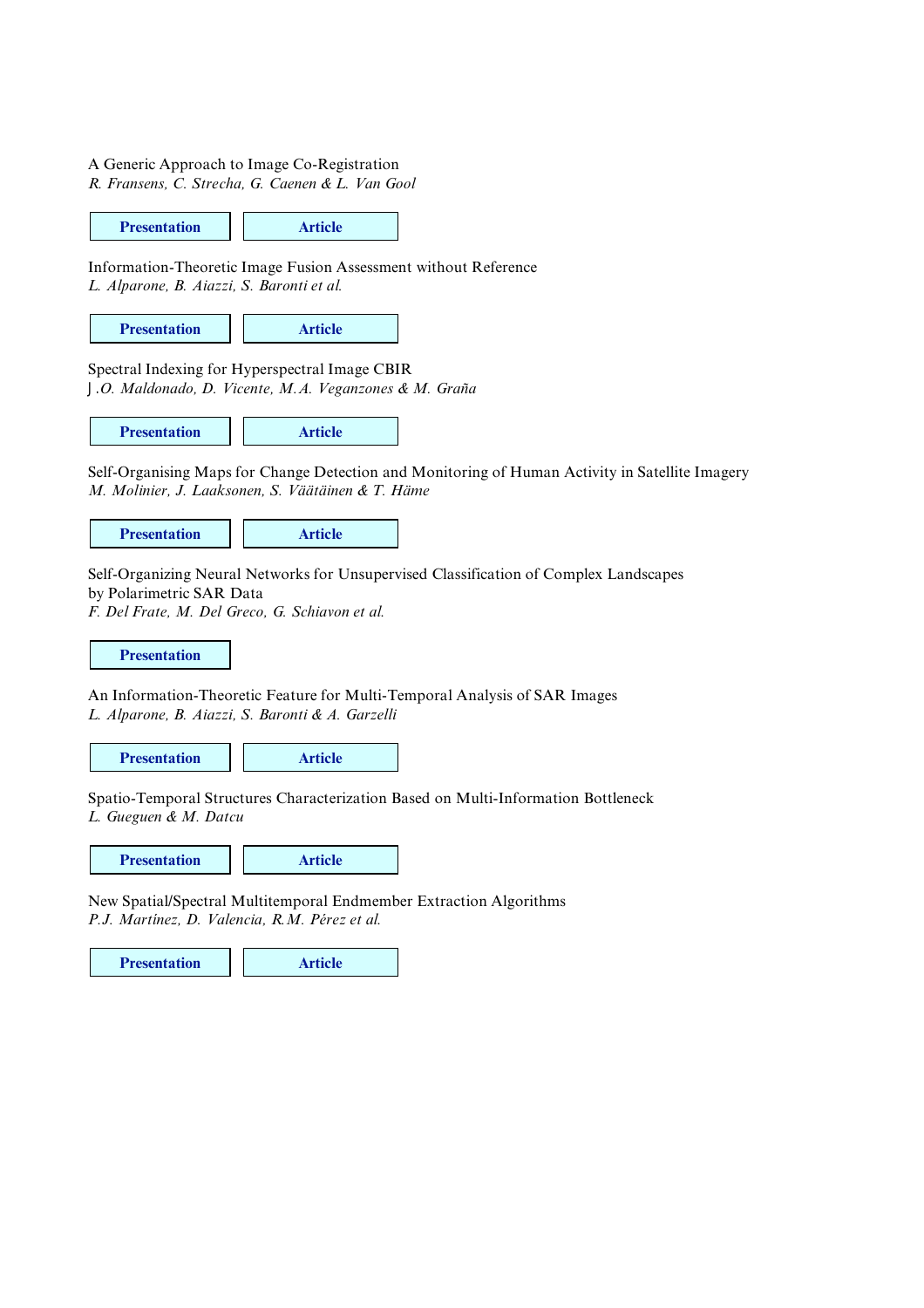## **Applications**

*Chair: K. Seidel*

#### **Logistics**

#### *L. Colaiacomo*

History Does Not Lie! - Image Information Mining **(**IIM) can Track and Avert Disaster *S. Grainger (keynote speaker)*

**Presentation Article** 

Automatic Heritage Observation and Retrieval under Sand by Using a Shape Detection Algorithm with Satellite Images

*D. Ganic, I.Bridgwood, M. Schultz Rasmussen et al.*

**Presentation Article** 

An Image Information Mining Framework for Rapid Assessment and Response in Coastal Disaster Events *S.S. Durbha, R.L. King, N.H. Younan et al.*

**Presentation Article** 

Content Extraction from SAR Images via Segmentation of Textural Features and Region Based Classification *M. Abbate, B. Aiazzi, L. Alparone et al.*

**Presentation**

A New Neural Network Architecture for Automatic Urban Change Detection from Satellite Imagery *F. Del Frate, F. Pacifici, C. Solimini & W.J. Emery*

**Presentation**

From Video Segmentation to Semantic Indexing: The Prestospace Approach *R. Basili, M. Cammisa, L. Boch et al.*

**Presentation Article** 

AIRSAT Project: A Demonstration of the Use of Remote Sensing Data for Environmental Modelling *P. Symeonidis, A. Kokonozi, K. Kourtidis & E. Kosmidis*

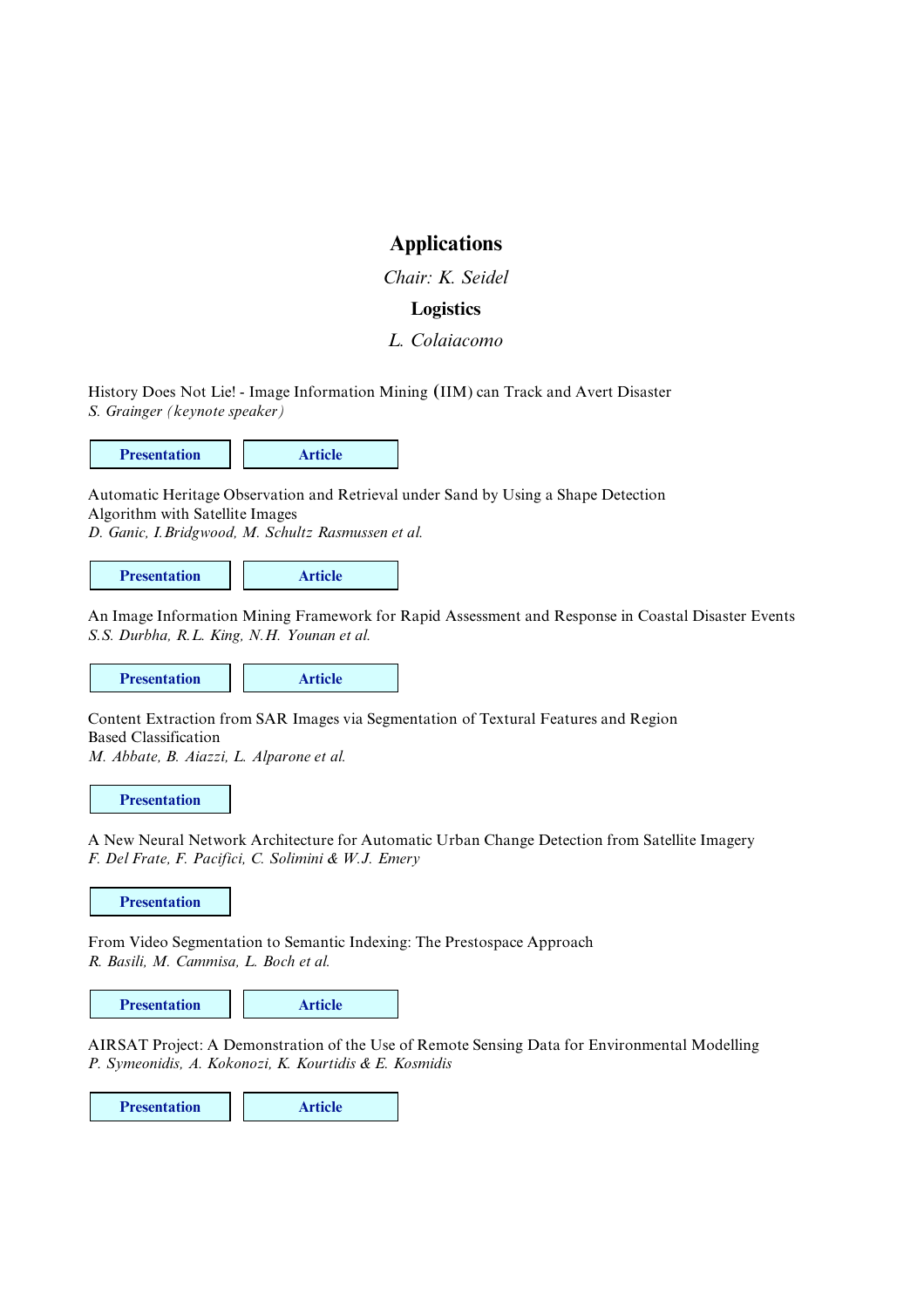Implementation of New SAR Change Detection Methods: Superresolution SAR Change Detector *J. Sanz-Marcos, R. Romero, D. Carrasco et al.*



Comparison Study Between eCognition and ERDAS Imagine for the Classification of High and Moderate Resolution Satellite Imagery

*T. Ohlhof*



Towards a Geographic Scene Understanding Capability Service Based on Semantic Web Technologies and OpenGIS Standards *J. Busto*

Combining Linguistic and Visual Properties for Unsupervised Web Mining *R. Basili, M.V. Marabello & D. Saracino*

**Presentation Article**

KEO: A Componend Based Programming Environment for Earth Observation Image Archives *A. Colapicchioni*

**Presentation**

## **Security**

## *Chair: S. D'Elia*

Remote Sensing - New Tools for Security *H. Stone (keynote speaker)*



A Spatial Search Engine Supporting Security Applications *R. Göbel, L. Colaiacomo & A. de la Cruz*

**Presentation Article** 

SAR Superresolution Change Detection for Security Applications *R. Romero, J. Sanz-Marcos, D. Carrasco et al.*

**Presentation Article**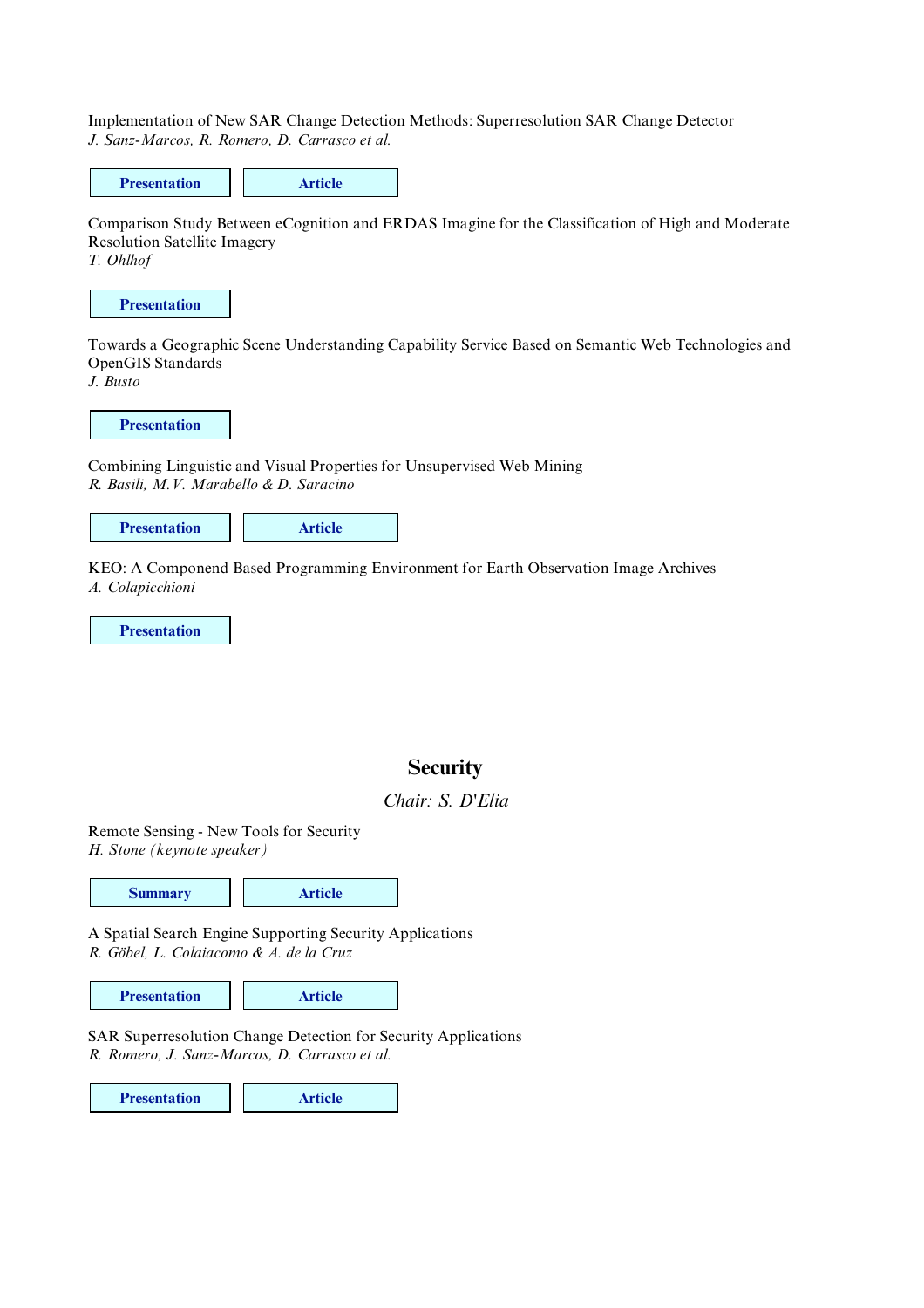Information Mining From Text and Images to Develop Databases for Security Applications: A GIS Case Study of the Sabotages to the Iraqi Pipeline Network and Oil and Gas Installations *A. de la Cruz, M. Mielewczyk, D. Cerra & G. Joyanes*

| <b>Presentation</b> | <b>Article</b> |
|---------------------|----------------|
|---------------------|----------------|

Automated Feature Extraction from Airborne SAR Data for Security *G. Willhauck, A. Kühnen, W. Krebs & M. Krischke*

#### **Presentation**

Wide Area Monitoring for Nuclear Safeguards Applications *I. Niemeyer & S. Nussbaum*

**Presentation**

Earth Observation Images Information Mining for Flooding and Security Related Applications *D. Faur, I. Gavat & M. Datcu*

**Presentation Article** 

STREAM: (Geographic) Information System Support for Mine and Humanitarian Action *F. Cremer, S. Grainger, O. Puigbo et al.* **In abstractbook**

Automatic Generation of Change Information for Multitemporal, Multispectral Imagery *M.J. Canty & A.A. Nielsen*

**Presentation Article** 

Target Recognition and Identification Using ENVI *C.S. Darnel*

**Presentation**

Contributions of DLR to GMES - The German Remote Sensing Data Center *G. Schreier*

**Presentation**

## **Panels**

*Chair: J.L. Valero*

#### **Logistics**

#### *L. Colaiacomo*

KIM - Knowledge Information Mining *A. Colapicchioni*

**Panel**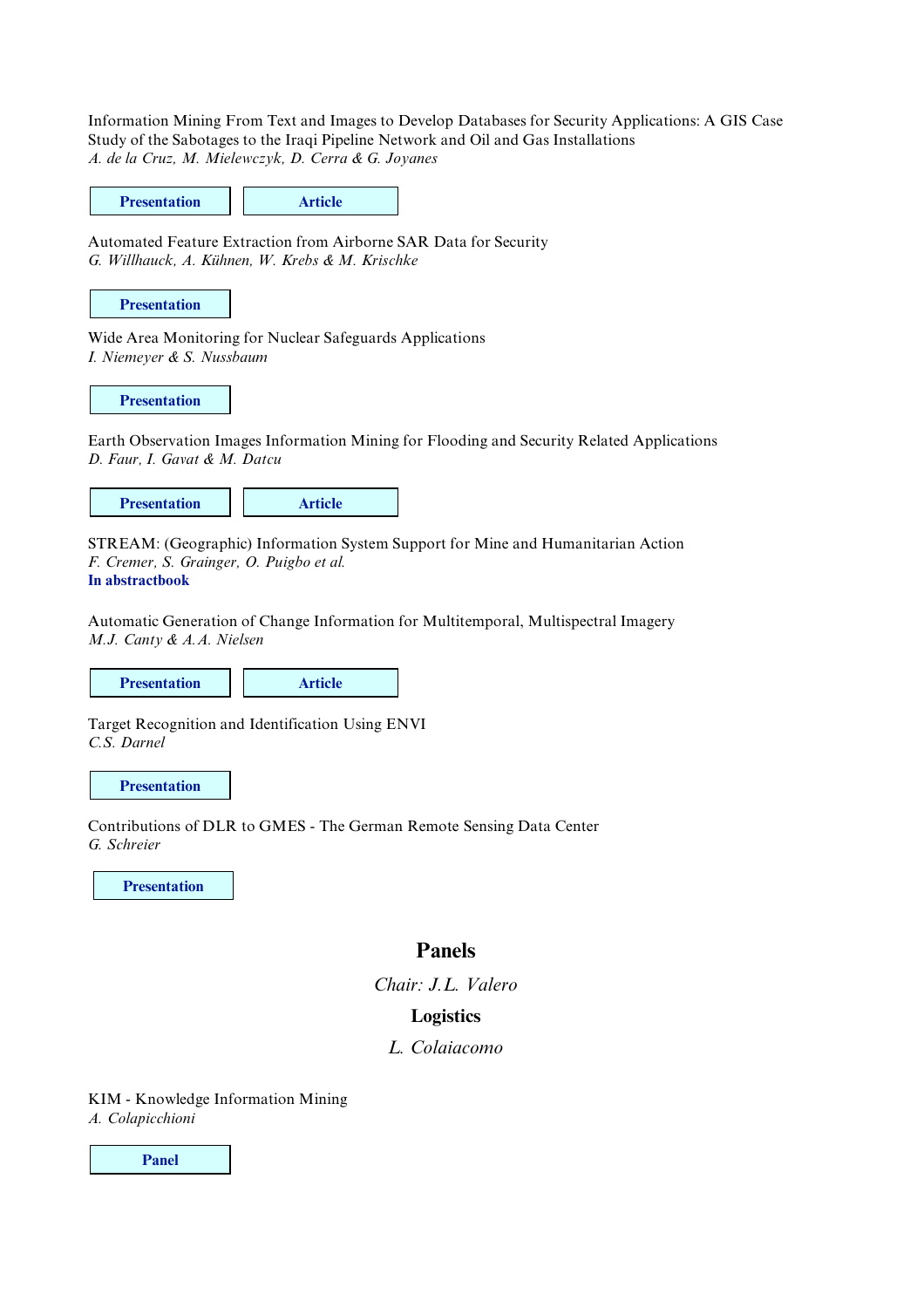Understanding High Resolution Radar Images: Visual vs. Signal Interpretation *M. Datcu*

Scale of Objects in Images Panel Discussion on Possible Usages *A. Giros & M. Datcu* Geo-Information Text *L. Colaiacomo, V. Marcelli & P. Mendoza de la Guia* **Panel Panel**

**Panel**

Automatic Spectral Rule-Based Preliminary Mapping of Calibrated Landsat TM and ETM+ Images *A. Baraldi & V. Puzzolo*

**Panel**

Automatic, Thematic Change Detection *P. Blonda & C. Tarantino* 

**Panel**

## **Posters**

#### *Chair: D. Foley*

Data Transformation for Primitive Feature Extraction in Image Information Mining: A Comparative Study *V.P. Shah, N.H. Younan, S.S. Durbha & R.L. King*

**Poster Article**

Bayesian Texture Based Analysis of HR SLC SAR Images *M. Soccorsi & M. Datcu*

**Poster Article**

Bayesian Enhancement of a SVM Based Image Search Engine *M. Costache & M. Datcu*

Information Extraction for Satellite-Based Disaster Monitoring: Current Issues and Expected Progress *G. Schwarz, M. Soccorsi, H. Chaabouni & M. Datcu*

**Article**